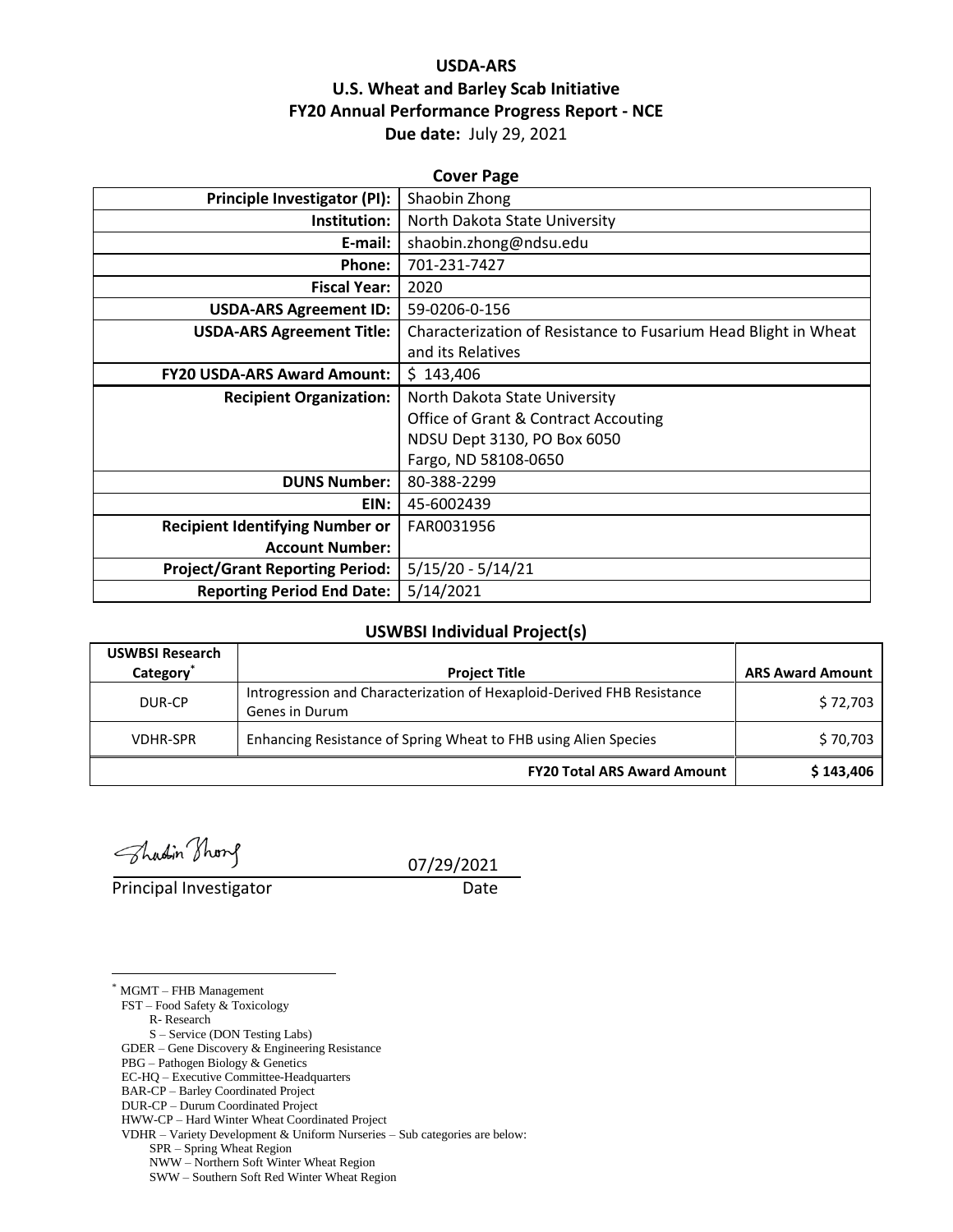**Project 1:** *Introgression and Characterization of Hexaploid‐Derived FHB Resistance Genes in Durum*

## **1. What are the major goals and objectives of the research project?**

The major goals/objectives of this research project are to provide a better understanding of the inheritance and expression of hexaploid‐derived FHB resistance genes in durum, and to deploy FHB resistance genes in durum for germplasm development.

**2. What was accomplished under these goals or objectives?** *(For each major goal/objective, address these three items below.)*

#### **a) What were the major activities?**

- Evaluated FHB resistance of the PI 277012 x LDN and Sumai 3 x LDN RIL populations in the greenhouse for one additional season.
- Performed whole genome mapping and FHB resistance QTL analysis in both RIL populations and detected novel major FHB resistance QTL in the durum backgrounds in addition to those derived from the hexaploidy resistance sources.
- Developed new SNP-derived STARP markers to saturate the QTL regions using the reference genome sequences of durum and common wheat.
- Performed fine mapping of major FHB resistance QTL in the large segregating populations.
- Selected FHB-resistant durum RILs for germplasm development.
- Developed D genome-specific STARP markers to detect D-genome chromosomes in the RILs.

#### **b) What were the significant results?**

- Detected and verified novel PI 277012‐derived FHB resistance QTL on chromosomes 3A and 3B in the PI 277012 x LDN RIL population in addition to those previously detected on chromosome 5A in the hexaploid populations. Also, we have observed significant shift of the phenotypic variation explained by the QTL in this PI 277012 x LDN RIL population comparing to the QTL analysis in the hexaploid populations. These results suggest that hexaploid‐derived FHB resistance genes might act differently in the durum background or be affected by the durum background. Further genetic and genomic analysis will provide a better understanding of the hexaploid‐derived FHB resistance genes in the durum background.
- Identified new FHB resistance QTL in the Sumai 3 x LDN RIL population in addition to those in Sumai 3. Apparently, the Sumai 3‐derived FHB resistance genes perform in a different way due probably to epistatic effect in the durum background.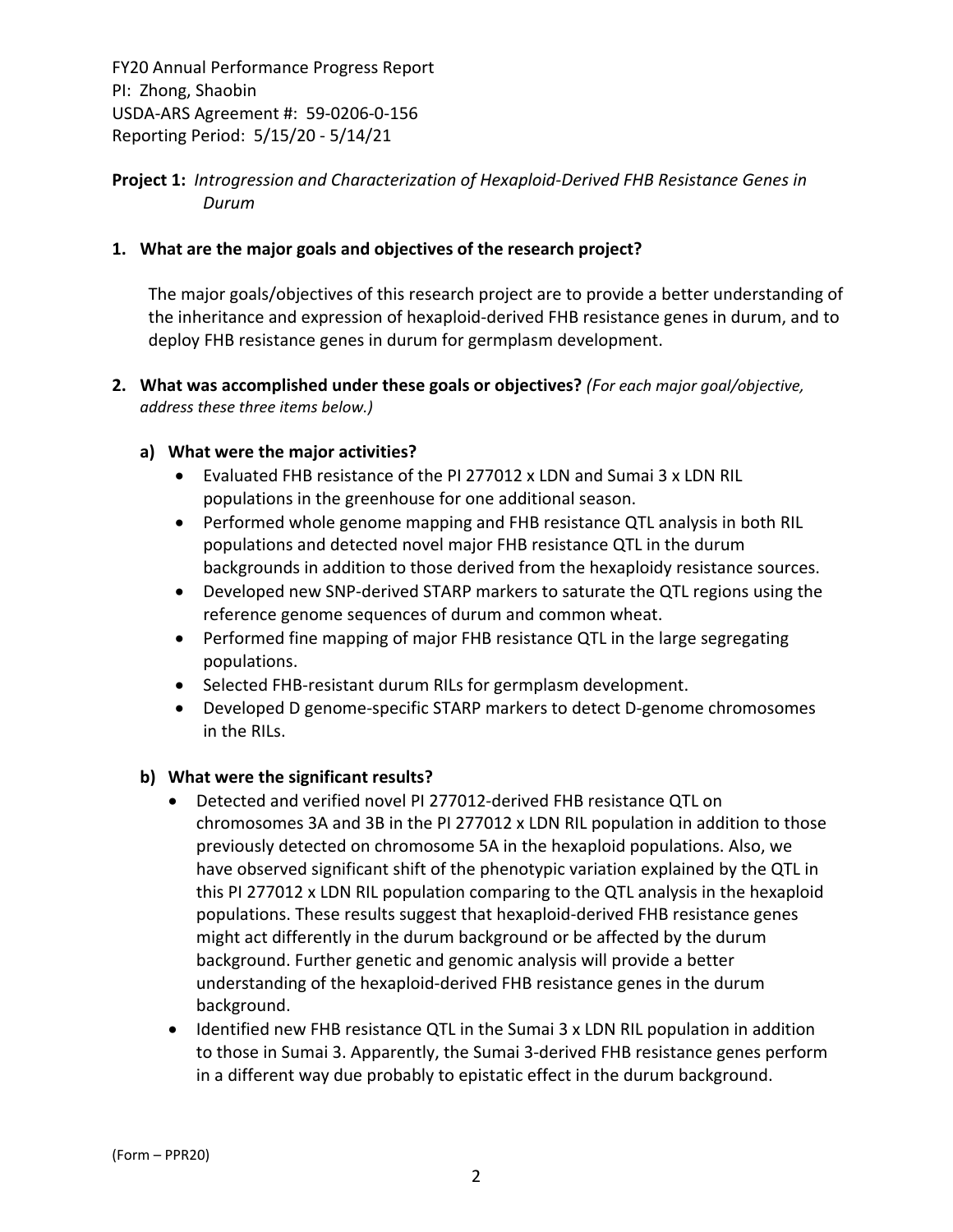- Multiple RILs in both populations and some of the other introgression lines exhibited good resistance in the Fargo FHB nursery. We will re-evaluate and verify their resistance for germplasm development. Potentially, some of them will represent good sources of FHB resistance usable in durum breeding.
- Developed new SNP‐derived PCR markers (STARP‐ semi‐thermal asymmetric reverse PCR) for saturation mapping of the QTL regions. These user‐friendly STARP markers have saturated the genomic regions harboring the QTL targeted in this research project, and positioned the QTL to smaller regions. In addition, these new markers are useful in fine mapping of the QTL and MAS in germplasm development and breeding.
- Developed a new set of D‐genome chromosome‐specific STARP markers for D‐ genome chromosome analysis in both RIL populations.

## **c) List key outcomes or other achievements.**

- We have identified new FHB resistance QTL derived from the resistance parents PI 277012 and Sumai 3, which have not been detected in the previous studies. These findings will facilitate further studies on the inheritance and expression of the hexaploid‐derived resistance genes in the durum background.
- The newly-developed STARP markers tagging the FHB resistance QTL are useful in assisting selection of the QTL in durum breeding.
- The RILs and introgression lines showing consistent resistance will be released for use in durum breeding after verified in large‐scale evaluation trials.

## **3. Was this research impacted by the COVID‐19 pandemic (i.e. university shutdowns and/or restrictions, reduced or lack of support personnel, etc.)? If yes, please explain how this research was impacted or is continuing to be impacted.**

This research project has been impacted by the COVID‐19 pandemic in multiple ways, including lab/facility access limitations due to social distancing requirements.

## **4. What opportunities for training and professional development has the project provided?**

One graduate student, one research specialist, and two undergraduate students have participated in this research project. This research project has provided them an opportunity to learn the procedure and principles underlying FHB inoculum preparation, inoculation, and disease development and evaluation. In addition, the graduate student has received various training in genetic analysis, chromosome engineering, genomics, and bioinformatics. These learning and research experience have facilitated their career preparation in plant genetics and breeding.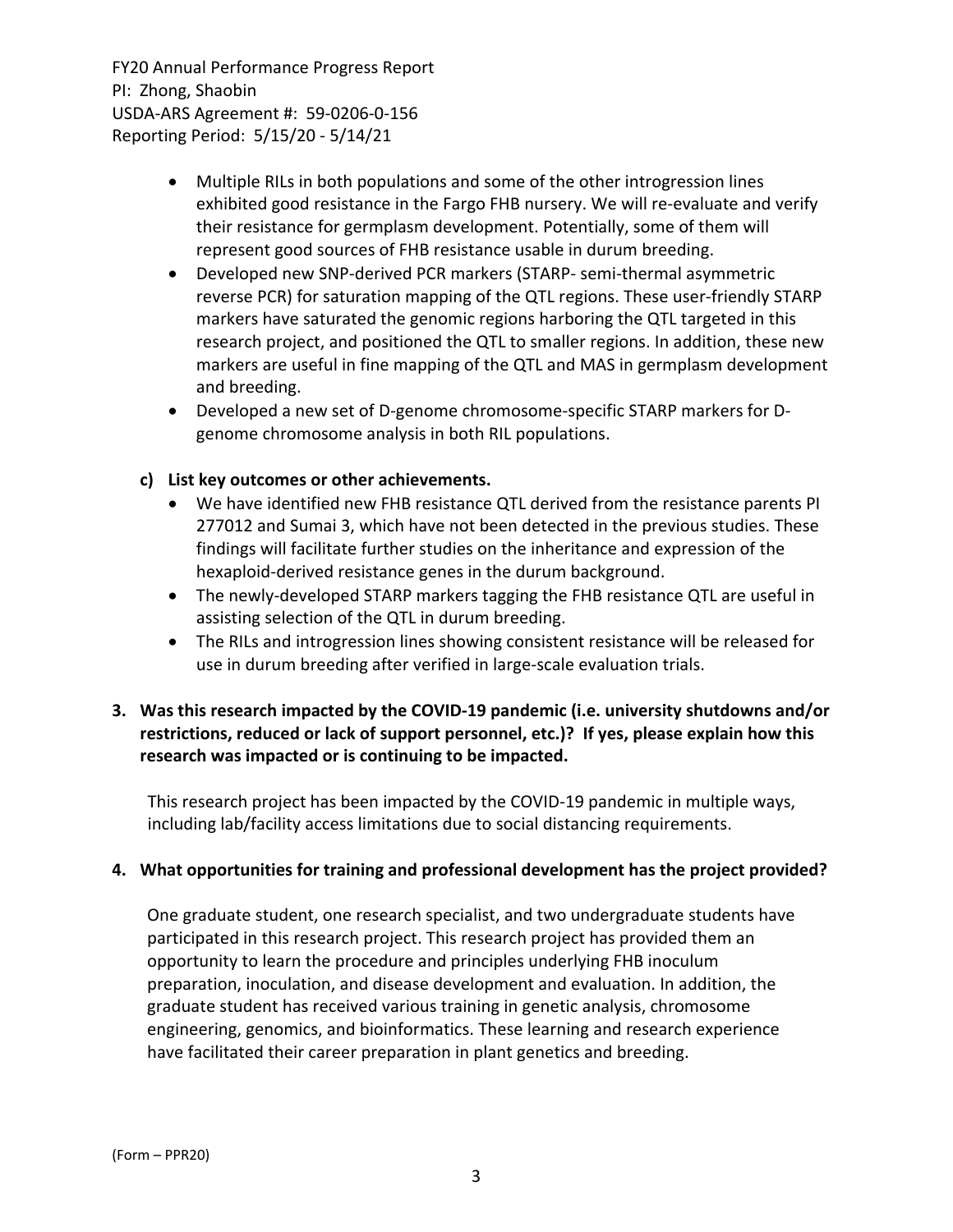## **5. How have the results been disseminated to communities of interest?**

Research results from this project have been presented in the FHB Forum and local commodity groups.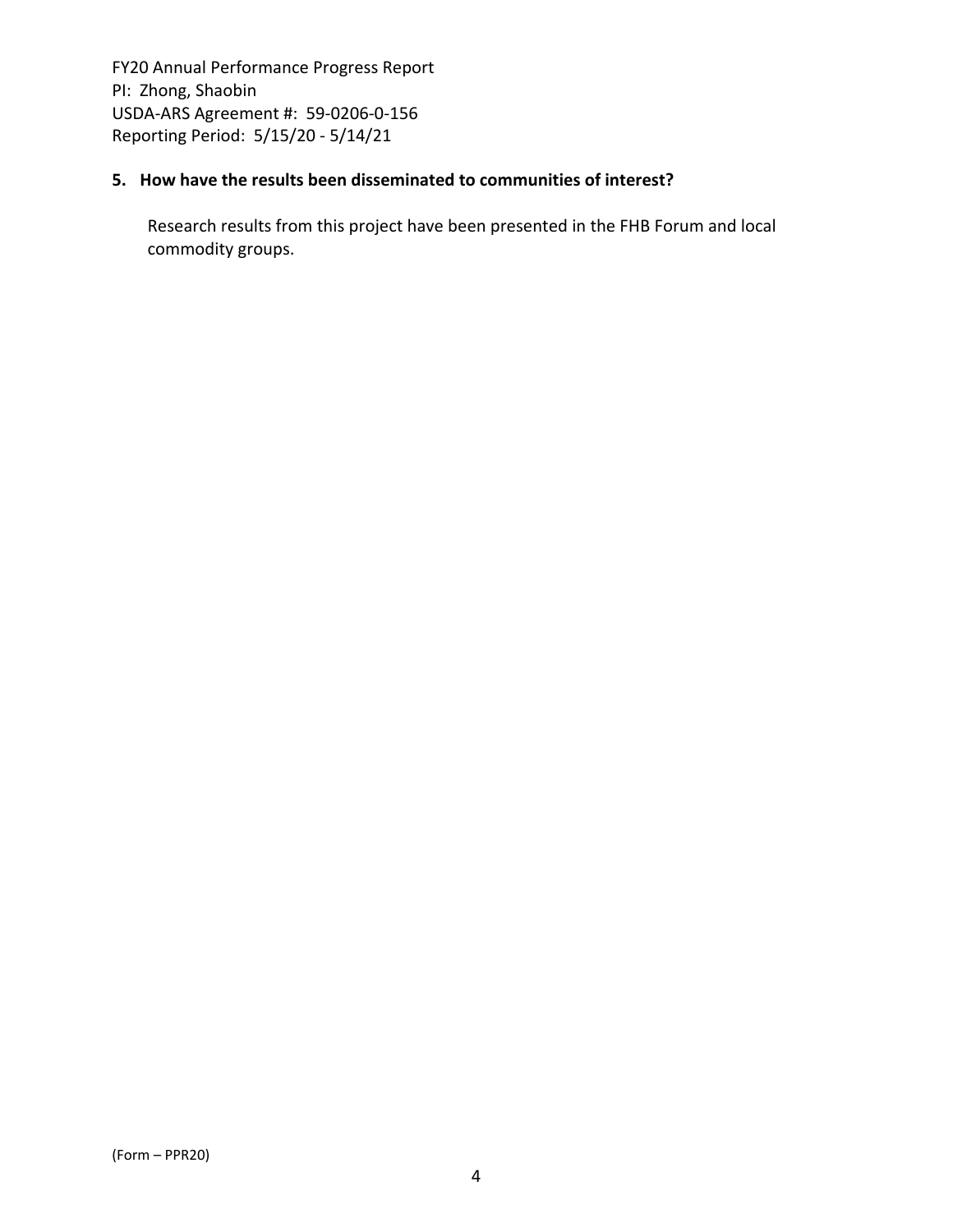## **Project 2:** *Enhancing Resistance of Spring Wheat to FHB using Alien Species*

## **1. What are the major goals and objectives of the research project?**

The major goals/objectives of this project are to strengthen and diversify FHB resistance by alien introgression in spring wheat and to characterize and manipulate alien chromatin containing FHB resistance genes for a better understanding and utilization of the resistance genes in spring wheat.

## **2. What was accomplished under these goals or objectives?** *(For each major goal/objective, address these three items below.)*

#### **a) What were the major activities?**

- Analyzed the FHB disease data of 178 advanced spring wheat introgression lines and selected most resistant introgression lines for further verification and germplasm development.
- Incorporated wild species-derived FHB resistance genes, such as Fhb7, into the wheat genome by genomics-enabled chromosome engineering.
- Deploying wild species-derived FHB resistance genes into the adapted spring wheat cultivars and elite breeding lines for germplasm development.
- Developed SNP-derived STARP and KASP markers for FHB resistance gene mapping and MAS in germplasm development and breeding.
- Advancing generations of the progeny from 30 crosses involving different FHB resistance sources and spring wheat cultivars and breeding lines by single‐seed descent approach in the greenhouse.
- Made multiple crosses for chromosome substitution-mediated FHB resistance gene introgression.

#### **b) What were the significant results?**

- Some of the introgression lines exhibited good levels of resistance to FHB in the Fargo FHB nursery. They will be potentially usable in spring wheat breeding.
- Transferred Fhb7 and other wild species‐derived FHB resistance genes to wheat by inducing chromosome translocation.
- The STARP and KASP markers we have developed are useful to tag the FHB resistance genes we target and to assist selection of the genes in germplasm and variety development.

#### **c) List key outcomes or other achievements.**

 The advanced introgression lines with verified resistance under different environments will be provided to the breeding programs for variety development. This will potentially diversify and strengthen FHB resistance of spring wheat.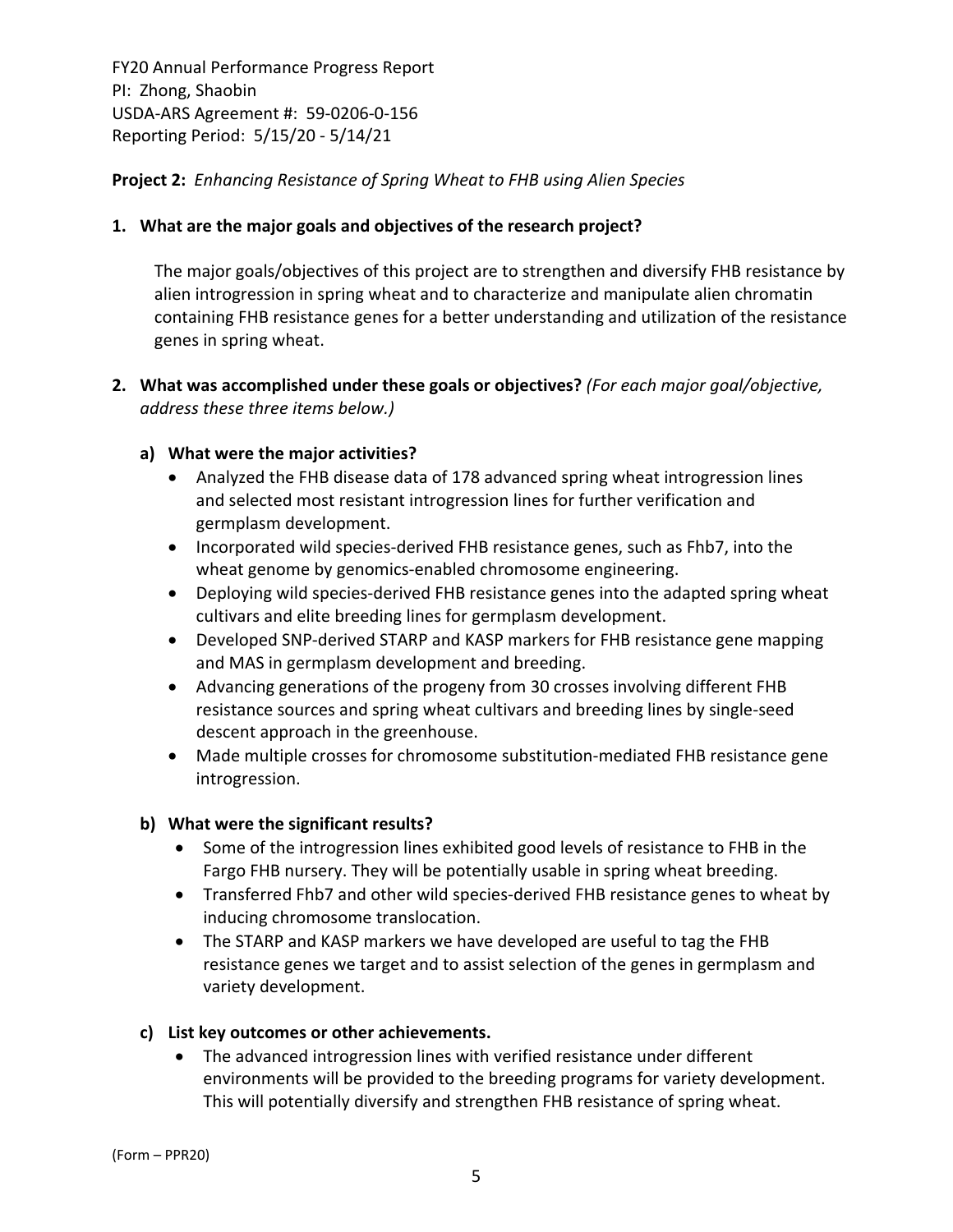- The new STARP/KASP markers we have developed for the resistance genes will improve the throughput and efficacy of selection for FHB resistance in spring wheat breeding.
- **3. Was this research impacted by the COVID‐19 pandemic (i.e. university shutdowns and/or restrictions, reduced or lack of support personnel, etc.)? If yes, please explain how this research was impacted or is continuing to be impacted.**

This research project has been impacted by the COVID‐19 pandemic in multiple ways, including lab/facility access limitations due to social distancing requirements.

#### **4. What opportunities for training and professional development has the project provided?**

One graduate student, one research specialist, one postdoctoral research fellow and two undergraduate students have participated in this research project. This research project has provided them an opportunity to learn the procedure and principles underlying FHB inoculum preparation, inoculation, and disease development and evaluation. In addition, the graduate student has received various training in genetic analysis, chromosome engineering, genomics, and bioinformatics. These learning and research experience have helped them prepare their career in plant genetics and breeding.

#### **5. How have the results been disseminated to communities of interest?**

Research results from this project have been presented in the FHB Forum and local commodity groups.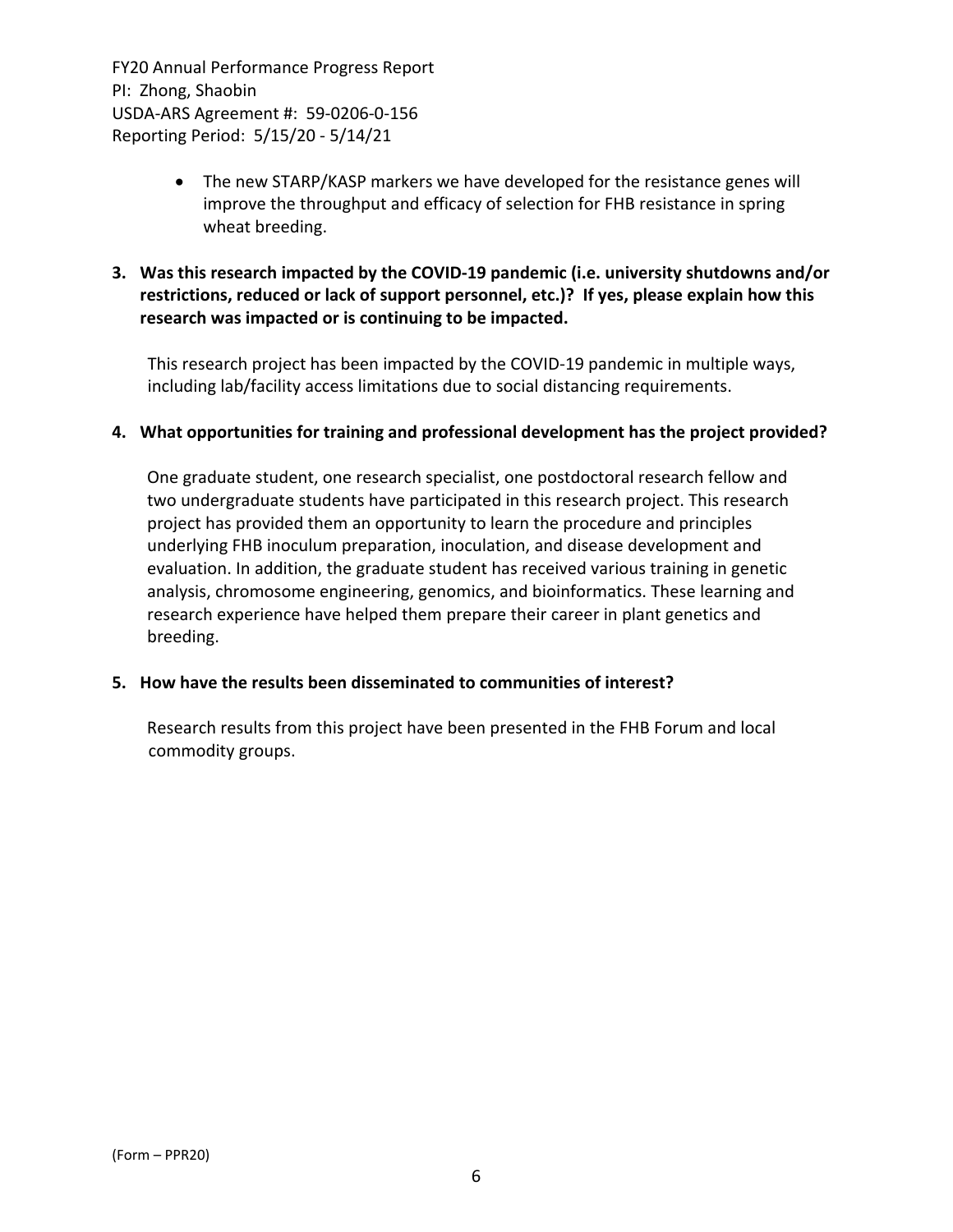## **Training of Next Generation Scientists**

**Instructions:** Please answer the following questions as it pertains to the FY20 award period (5/15/20 ‐ 5/14/21). The term "support" below includes any level of benefit to the student, ranging from full stipend plus tuition to the situation where the student's stipend was paid from other funds, but who learned how to rate scab in a misted nursery paid for by the USWBSI, and anything in between.

**1. Did any graduate students in your research program supported by funding from your USWBSI grant earn their MS degree during the FY20 award period?** ☐Yes ☒No

**If yes, how many?** Click to enter number here.

**2. Did any graduate students in your research program supported by funding from your USWBSI grant earn their Ph.D. degree during the FY20 award period?**

 $\square$ Yes  $\square$ No **If yes, how many?** Click to enter number here.

**3. Have any post docs who worked for you during the FY20 award period and were supported by funding from your USWBSI grant taken faculty positions with universities?** ☐Yes ☒No

**If yes, how many?** Click to enter number here.

**4. Have any post docs who worked for you during the FY20 award period and were supported by funding from your USWBSI grant gone on to take positions with private ag‐ related companies or federal agencies?**

☐Yes ☒No

**If yes, how many?** Click to enter number here.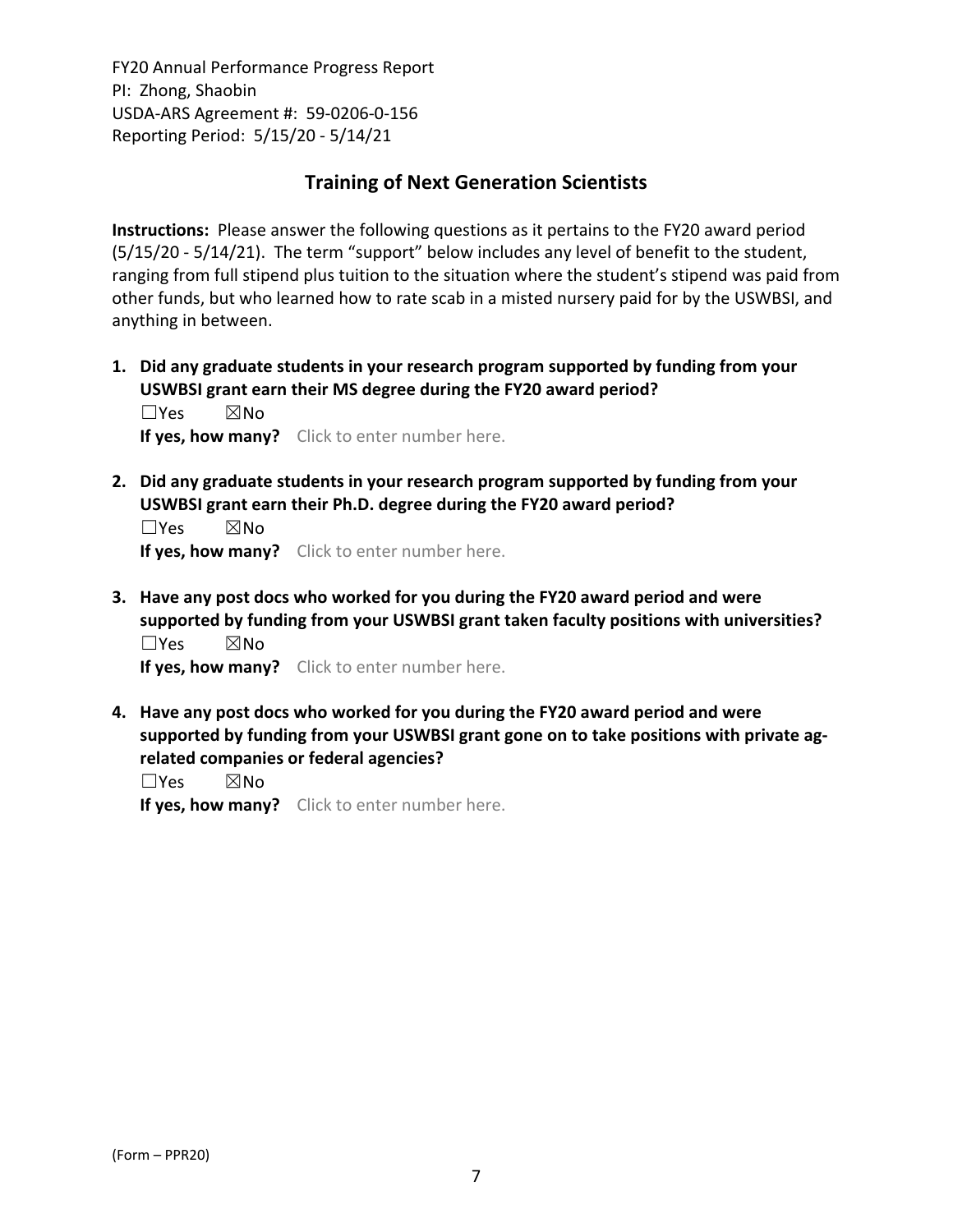# **Release of Germplasm/Cultivars**

**Instructions:** In the table below, list all germplasm and/or cultivars released with full or partial support through the USWBSI during the FY20 award period (5/15/20 - 5/14/21). All columns must be completed for each listed germplasm/cultivar. Use the key below the table for Grain Class abbreviations. 

| <b>Name of Germplasm/Cultivar</b> | <b>Grain Class</b>    | <b>FHB Resistance</b>                                  | <b>FHB</b><br>Rating<br>$(0-9)$ | Year<br><b>Released</b> |
|-----------------------------------|-----------------------|--------------------------------------------------------|---------------------------------|-------------------------|
| Nothing to report.                | Select Grain<br>Class | Select what represents<br>your most resistant<br>check | Enter as<br>text 0-9<br>rating  | Select Year             |
| Click here to enter text.         | Select Grain<br>Class | Select what represents<br>your most resistant<br>check | Enter as<br>text 0-9<br>rating  | Select Year             |
| Click here to enter text.         | Select Grain<br>Class | Select what represents<br>your most resistant<br>check | Enter as<br>text 0-9<br>rating  | Select Year             |
| Click here to enter text.         | Select Grain<br>Class | Select what represents<br>your most resistant<br>check | Enter as<br>text 0-9<br>rating  | Select Year             |
| Click here to enter text.         | Select Grain<br>Class | Select what represents<br>your most resistant<br>check | Enter as<br>text 0-9<br>rating  | Select Year             |
| Click here to enter text.         | Select Grain<br>Class | Select what represents<br>your most resistant<br>check | Enter as<br>text 0-9<br>rating  | Select Year             |
| Click here to enter text.         | Select Grain<br>Class | Select what represents<br>your most resistant<br>check | Enter as<br>text 0-9<br>rating  | Select Year             |
| Click here to enter text.         | Select Grain<br>Class | Select what represents<br>your most resistant<br>check | Enter as<br>text 0-9<br>rating  | Select Year             |
| Click here to enter text.         | Select Grain<br>Class | Select what represents<br>your most resistant<br>check | Enter as<br>text 0-9<br>rating  | Select Year             |
| Click here to enter text.         | Select Grain<br>Class | Select what represents<br>your most resistant<br>check | Enter as<br>text 0-9<br>rating  | Select Year             |
| Click here to enter text.         | Select Grain<br>Class | Select what represents<br>your most resistant<br>check | Enter as<br>text 0-9<br>rating  | Select Year             |
| Click here to enter text.         | Select Grain<br>Class | Select what represents<br>your most resistant<br>check | Enter as<br>text 0-9<br>rating  | Select Year             |
| Click here to enter text.         | Select Grain<br>Class | Select what represents<br>your most resistant<br>check | Enter as<br>text 0-9<br>rating  | Select Year             |
| Click here to enter text.         | Select Grain<br>Class | Select what represents<br>your most resistant<br>check | Enter as<br>text 0-9<br>rating  | Select Year             |

NOTE: Leave blank if you have nothing to report or if your grant did NOT include any VDHR-related projects.

**NOTE:** List the associated release notice or publication under the appropriate sub-section in the 'Publications' section of the FPR.